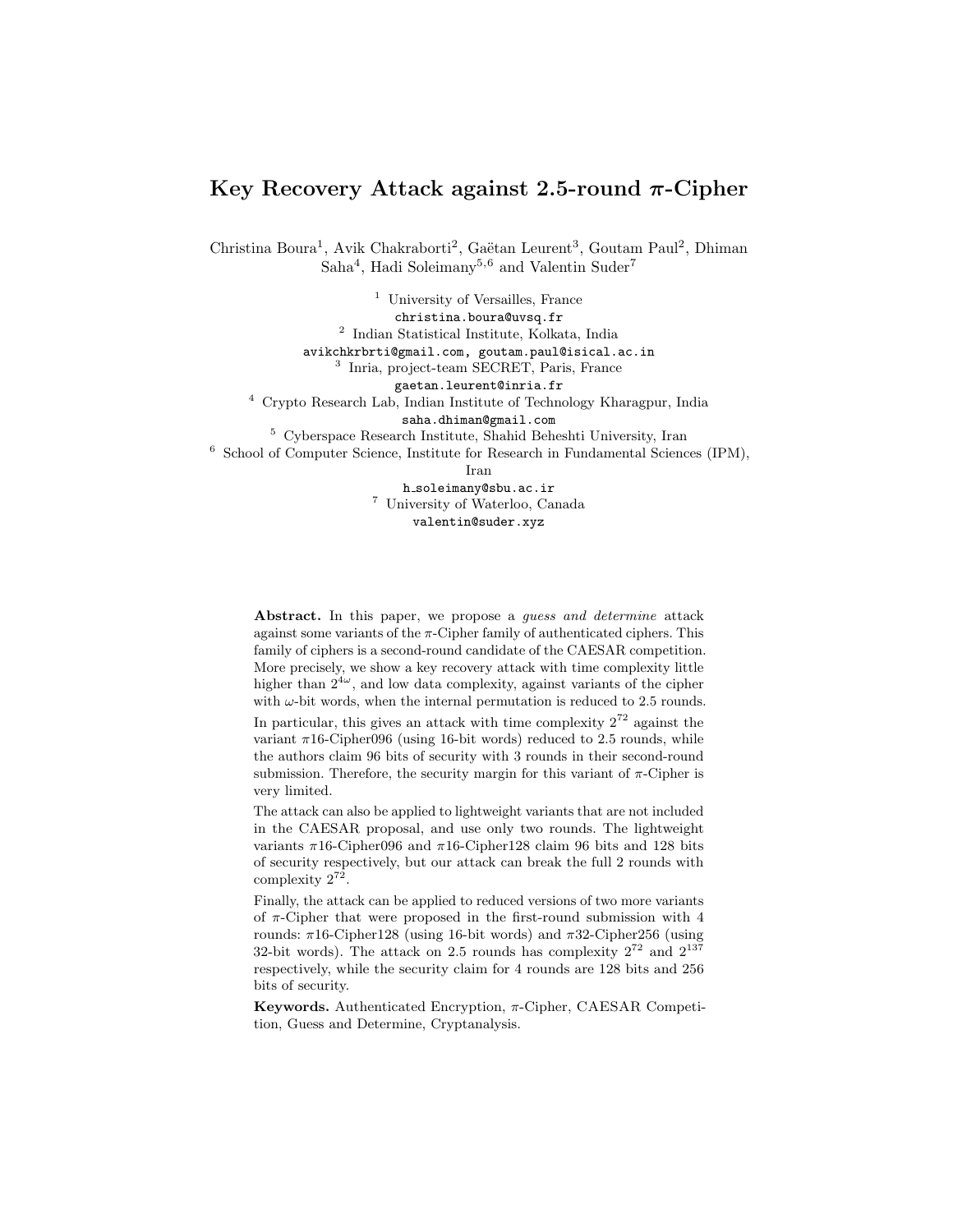## 1 Introduction

Authenticated encryption is a rapidly growing field of cryptography that has wide applications in diverse industries. Even though some efforts over the past few years have been devoted to the design and analysis of authenticated encryption schemes, a well-studied design with the desirable level of security and performance is not yet available. Lack of secure and efficient authenticated ciphers led to devastating attacks in extensive applications like TLS and OpenSSL [4, 1]. To address this challenge, an international contest called CAESAR, funded by the NIST, plans to hold a multi-year effort to identify a promising new portfolio of authenticated ciphers, suitable for widespread applications [3]. The CAESAR competition, launched in 2014, follows the long tradition of contests in secret key cryptography and aims at selecting a portfolio of authenticated ciphers that offer perceptible advantages over AES-GCM and that can be recommended for widespread use. There were 57 proposals accepted for the first round of the competition and recently, 30 ciphers among these proposals were selected to continue in the second round.

The  $\pi$ -Cipher [7] family of authenticated ciphers, designed by Gligoroski et al., is one of the 30 second-round candidates. It is a special case of encrypt-then-MAC designs and makes use, as all such CAESAR candidates, of a nonce and process associated data.

One of the most important design goals of this family of cryptographic functions is the possibility of parallel computations. Other goals, as claimed by the designers, are a better security than AES-GCM in the case of a nonce reuse, and better resistance for producing second-preimage tags. Although the cipher's mode of operation is inspired by the sponge construction [2], and is based on a permutation called the  $\pi$ -function, it has been largely modified by Gligoroski et al. in order to permit parallel computations.

In the initial submission, the authors proposed six different variants of the cipher, where each variant offered a particular level of security and used words of a particular size. More precisely, the level of targeted security, corresponding to the size of the secret key, ranges from 96 to 256 bits, and each variant uses words of 16, 32, or 64 bits. For the second round of the competition, only four variants were kept. Another decision taken by the designers for the second-round version of the cipher, was to decrease the number of rounds of the  $\pi$ -function from 4 to 3. In addition, at NIST's lightweight cryptography workshop, a lightweight version of the  $\pi$ -Cipher [10] was proposed. The lightweight proposal is composed of two variants, both using 16-bit words. Since lightweight ciphers must be as small and power-efficient as possible, the number of rounds in the internal permutation is further reduced to 2 in the lightweight version. An overview of the different variants is given in Table 1.

Our results. In this work, we present a key recovery attack against several variants of the  $\pi$ -Cipher, when the  $\pi$ -function is reduced to 2.5 rounds. This shows that the decision to decrease the number of rounds was precarious. Indeed,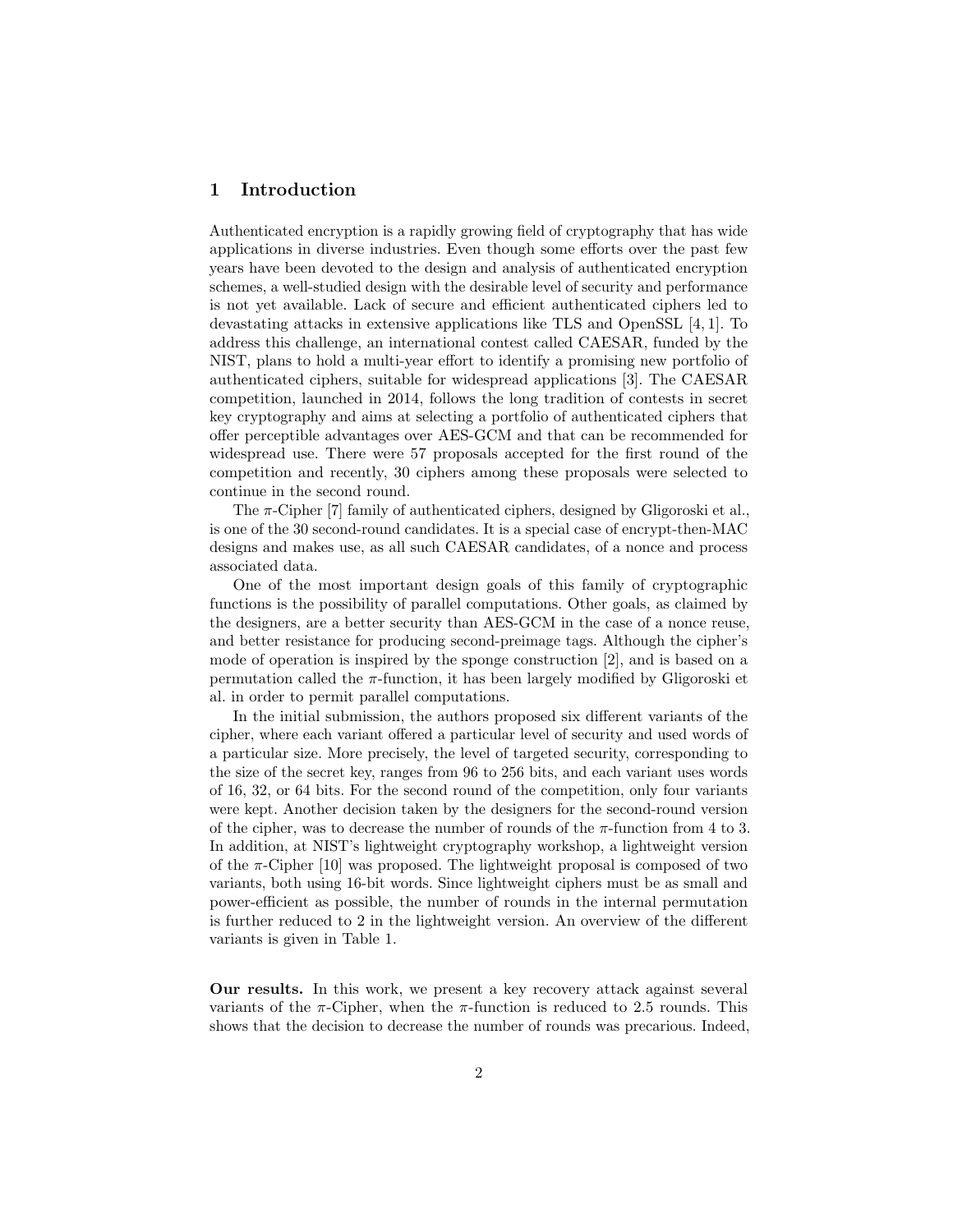the lightweight version is completely broken, and the affected variant that is still in the second round submission offers only very limited security margin.

More precisely, the time complexity of our attack is  $2^{72}$  for the 16-bit word variants and 2<sup>137</sup> for the 32-bit word variants, while the data complexity remains very low (a single known plaintext with at least 256 blocks for 16-bit word variants, and 512 blocks for the 32-bit word variants). The attack is faster than exhaustive search of the key for the following variants (reduced to 2.5 rounds):

#### $\pi$ 16-Cipher096 with 16-bit words and 96-bit key.

This variant was proposed with 4 rounds in version 1, 3 rounds in version 2, and 2 rounds in the lightweight version.

 $\pi$ 16-Cipher128 with 16-bit words and 128-bit key.

This variant was proposed with 4 rounds in version 1, and 2 rounds in the lightweight version.

 $\pi$ 32-Cipher256 with 32-bit words and 256-bit key.

This variant was proposed with 4 rounds in version 1.

Our cryptanalysis is a guess and determine attack exploiting a weakness in the high-level structure of the  $\pi$ -function. Indeed, we show that by knowing two out of the four output chunks of the  $\pi$ -function and by guessing a third one, we can easily recover one of the four input chunks of the permutation. This permits us to recover the internal state and gives us the possibility to recover the secret key by some very simple operations. Note that our attacks work in the case when no secret message number is processed. However, the attacks can be easily extended in cases when a secret message number is used, if one supposes that the secret message number is known together with the plaintext.

Cryptographic algorithms should be designed with enough security margin to thwart classical attacks but also to resist to new and unknown vulnerabilities. Surplus security cannot be obtained for free, since it has impacts on the performance of the ciphers. In particular, due to a number of important limitations in the resources of pervasive devices, it is of utmost importance to analyze lightweight cryptographic designs that allow reduction of superfluous margins. Our attack shows that the security margin offered by these three members of the  $\pi$ -Cipher family is too small and that these variants are much less secure than expected. This kind of analysis is very important for the progress of the CAESAR competition, as the final portfolio of the selected authenticated ciphers should offer a high level of security. Thus, evaluating the security of the remaining candidates, leads to a more clear overview of which candidates are robust and which should be eliminated.

Outline. The rest of the paper is organised as follows. In Section 2 we briefly provide the specifications of  $\pi$ -Cipher. Then, we present our attack on 2.5 round  $\pi$ -Cipher in Section 3 and we discuss how to mount a full-round attack on the lightweight version of  $\pi$ -Cipher in Section 4. Finally, we perform a complexity analysis of our attacks in Section 5 and conclude.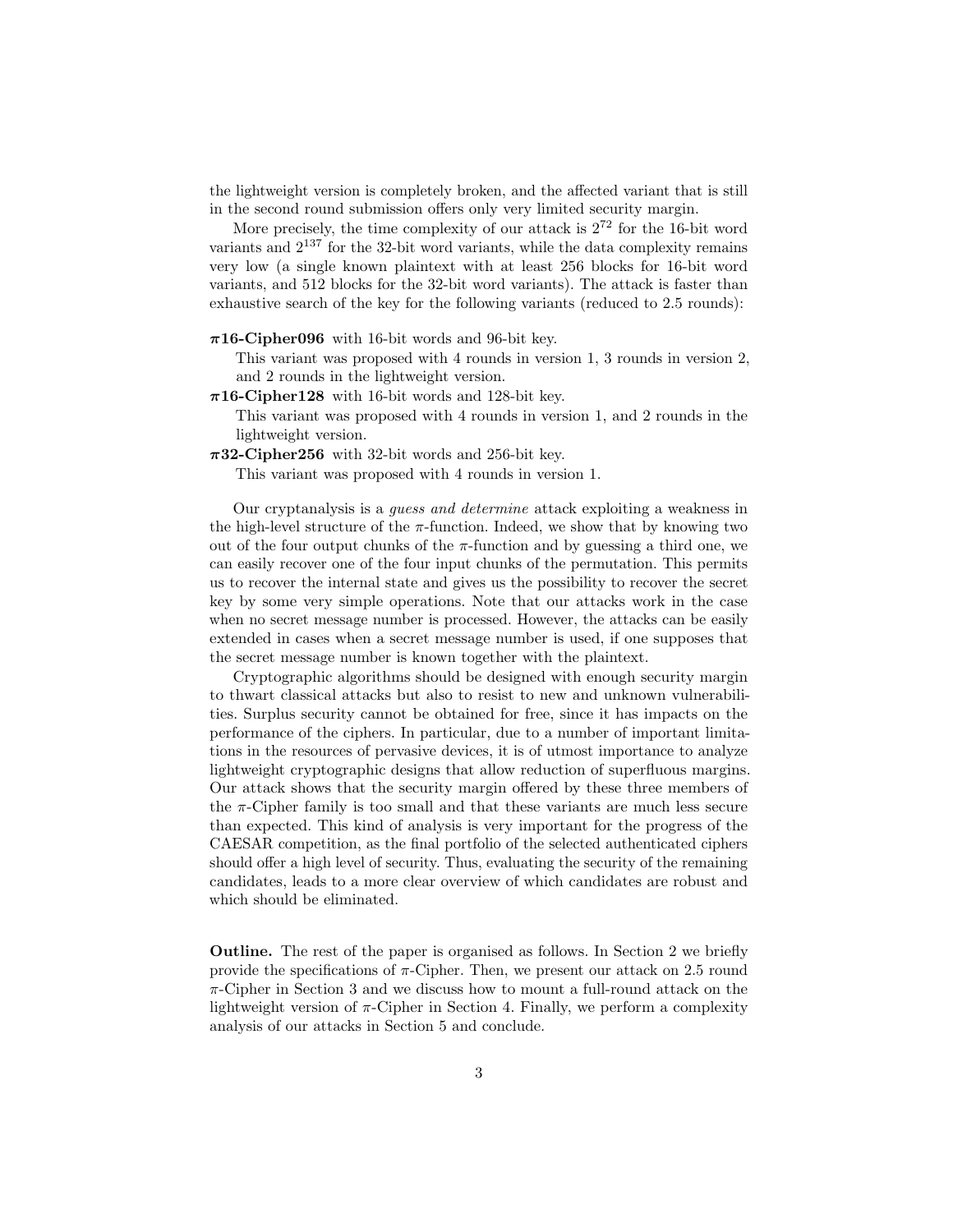## 2  $\pi$ -Cipher Specifications

There exist different variants of  $\pi$ -Cipher, depending on the bit-length of the words used and the expected level of security expressed in bits. Therefore,  $\pi\omega$ -Ciphern represents a variant defined with  $\omega$ -bit words and offering *n*-bit security. The six variants of  $\pi$ -Cipher submitted to the first round of the competition, together with the corresponding parameters, are summarized in Table 1. The first four rows in the table represent the only four variants conserved for the second round. Furthermore, the two variants of the recently presented lightweight  $\pi$ -Cipher proposal [10], are described in the last two rows of Table 1.

Table 1.  $\pi$ -Cipher variants. The first four rows represent the four variants kept for the second round of the CAESAR competition. The last two rows describe the two lightweight variants proposed in [10].  $PMN$  and  $SMN$  are the two parts of the nonce and stand for Public Message Number and Secret Message Number respectively. All the parameters are given in bits.

| Version     | Variant            | Word<br>size $\omega$ | PMN | SMN                 | Rate<br>$\boldsymbol{r}$ | Tag | Key<br>size $t$ length | Rounds         |
|-------------|--------------------|-----------------------|-----|---------------------|--------------------------|-----|------------------------|----------------|
| v1 & v2     | $\pi$ 16-Cipher096 | 16                    | 32  | 0 or 128            | 128                      | 128 | 96                     | 3              |
|             | $\pi$ 32-Cipher128 | 32                    | 128 | 0 or 256            | 256                      | 256 | 128                    | 3              |
|             | $\pi$ 64-Cipher128 | 64                    | 128 | 0 or 512            | 512                      | 512 | 128                    | 3              |
|             | $\pi$ 64-Cipher256 | 64                    | 128 | 0 or 512            | 512                      | 512 | 256                    | 3              |
| ${\bf v1}$  | $\pi$ 16-Cipher128 | 16                    | 32  | 0 or 128            | 128                      | 128 | 128                    | 4              |
|             | $\pi$ 32-Cipher256 | 32                    | 128 | 0 or 256            | 256                      | 256 | 256                    | 4              |
| Lightweight | $\pi$ 16-Cipher096 | 16                    | 32  | $0 \text{ or } 128$ | 128                      | 128 | 96                     | $\overline{2}$ |
|             | $\pi$ 16-Cipher128 | 16                    | 32  | $0 \text{ or } 128$ | 128                      | 128 | 128                    | $\overline{2}$ |

For variants both in version 1 and 2, there are 4 rounds in v1 and 3 rounds in v2.

#### 2.1 Authenticated Encryption

The encryption/authentication function accepts as input a triplet  $(K, AD, M)$ , where  $K$  is a secret key,  $AD$  is a string of associated data of  $a$  blocks, and  $M$  is a message composed of m blocks of size r bits each. The main building block of the authenticated encryption procedure is a construction that the authors call the e-triplex component and which is depicted in Figure 1. The encryption procedure starts by initializing the internal state with the string  $K||PMN||10^*$ , where the number of 0's appended should be such that the length of the concatenated string equals the size of the state of the  $\pi$ -function. This internal state is then updated by applying the  $\pi$ -function. The result is called the *Common Internal* State  $(CIS)$  and is used as the initial state for the first parallel computations:

 $CIS \leftarrow \pi(K||PMN||10^*)$ .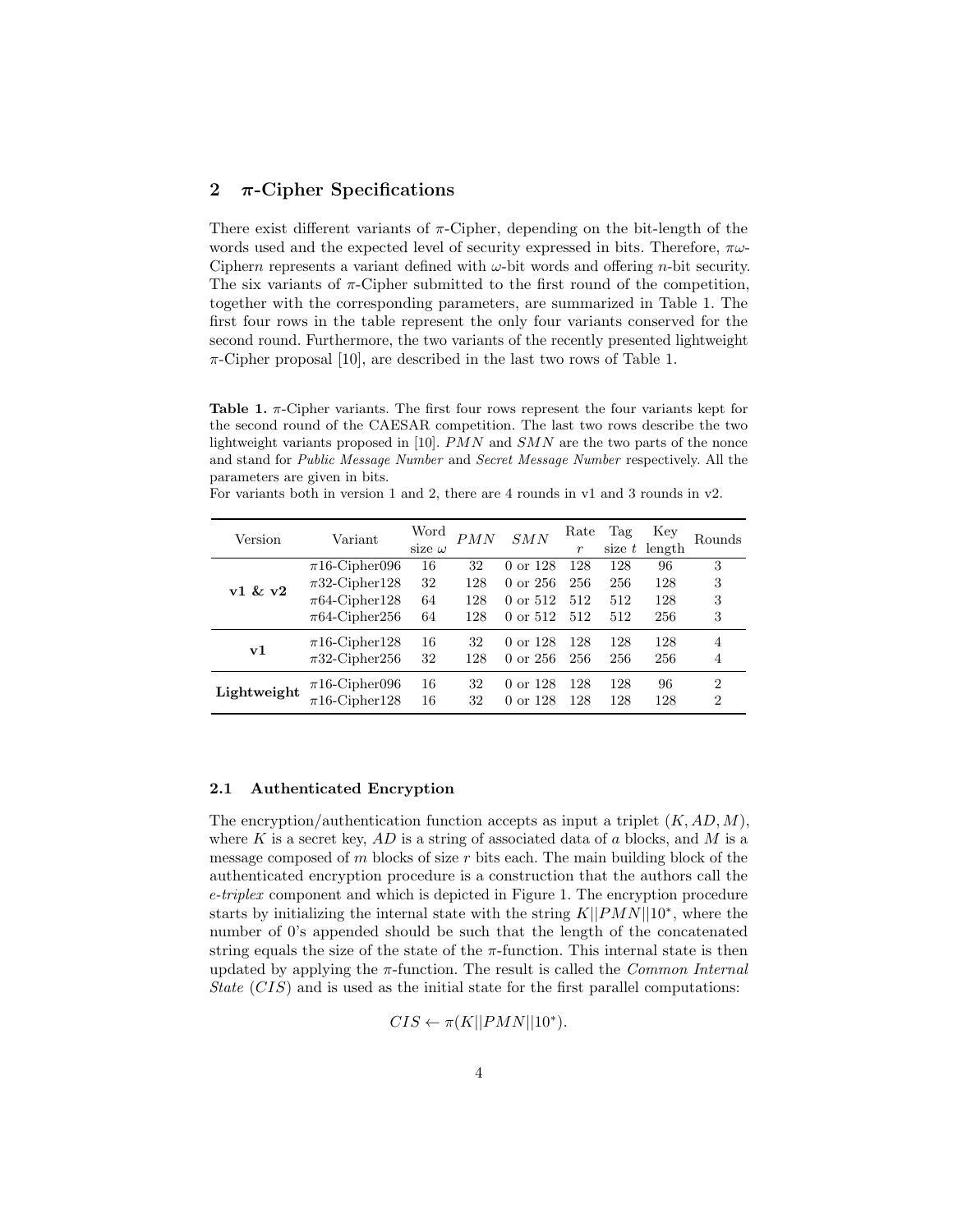

Fig. 1. The e-triplex component of  $\pi$ -Cipher.

By following the same notation as in the sponge construction, we can see each internal state, say IS, as the concatenation of a *rate* part and a *capac*ity part:  $IS = IS_{capacity}||IS_{rate}$ . In particular, each internal state IS of the procedure is the concatenation of four  $4\omega$ -bit chunks, that we will denote as  $IS = IS_1||IS_2||IS_3||IS_4$ . From the specification of  $\pi$ -Cipher, the capacity part of the state is  $IS_{capacity} = IS_2||IS_4$ , and the rate part of the state is  $IS_{rate} = IS_1||IS_3$ . The counter, denoted by *ctr*, is then initialized by extracting the first 64 bits of  $CIS_{capacity}$ . This procedure is depicted at the top left part of Figure 2.

The next step in the authenticated encryption procedure is the process of the associated data. The associated data  $AD$  is cut into equal-sized blocks:  $AD =$  $AD_1||...||AD_a$ . All blocks are treated in parallel by the e-triplex component. The input to the e-triplex component for the block i is  $CIS$ ,  $ctr + i$  and  $AD_i$ , and the output is an intermediate tag  $t_i'$ . The way that each block of associated data is processed can be observed in Figure 2. At the end of this procedure a tag for the associated data  $T'$  is computed as

$$
T' = t'_1 \boxplus_d \cdots \boxplus_d t'_a,
$$

where  $\boxplus_d$  is a component-wise addition of vectors of dimension d, where d is the number of  $\omega$ -bit words in the *rate* part ( $d = 8$  for all proposed variants of  $\pi$ -Cipher). Finally, the internal state is updated in the following way to create a new internal state that we will denote by  $CIS'$ :

$$
CIS' \leftarrow \pi(CIS_{capacity} || CIS_{rate} \oplus T').
$$

After this first phase, the secret message number  $SMN$ , if any, is processed. This procedure is depicted in Figure 2 and described by the following expressions:

$$
IS \leftarrow \pi(CIS'_{capacity}||CIS'_{rate} \oplus (ctr + a + 1)),
$$
  

$$
CIS'' \leftarrow \pi(IS_{capacity}||IS_{rate} \oplus SMN).
$$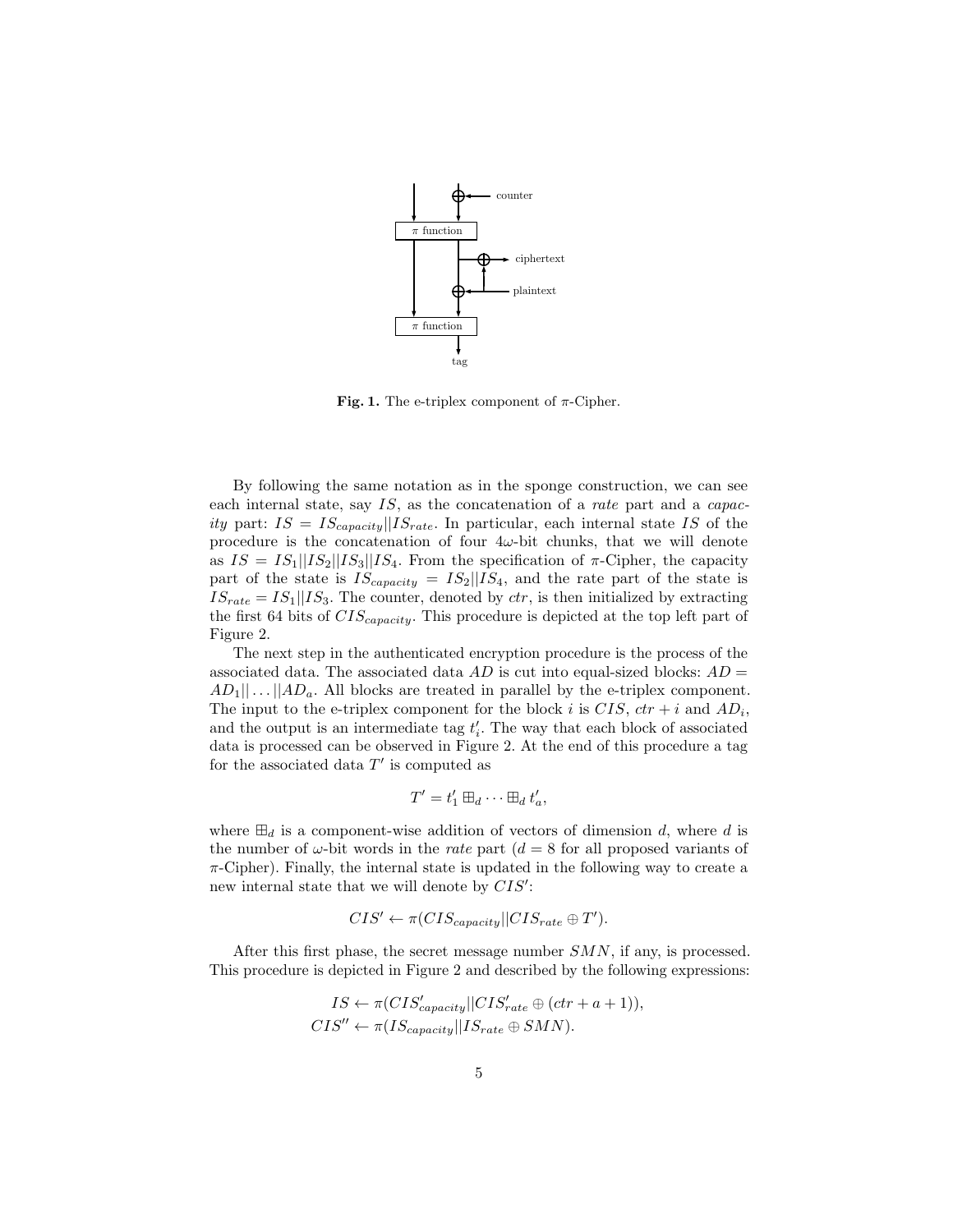

Fig. 2.  $\pi$ -*Cipher* encryption structure.

The new state  $CIS''$  will be used as the common state for the parallel process of the message blocks. The tag produced during this phase is

$$
T''=T'\boxplus_d t_0,
$$

where  $t_0$  is the output tag of the last call to the e-triplex component after absorbing the SMN. If no secret message number is used, then the above steps are ignored. The authenticated encryption procedure without SMN is depicted in Figure 4.

In the last phase, the message blocks are treated. As for the associated data, the message M is cut into blocks  $M = M_1 || \dots || M_m$  and each block is processed in parallel by the e-triplex construction. Note that the length of each message block, as well as of each ciphertext block is equal to the bitrate, i.e.  $r$  bits (e.g.  $r = 128$  in the case of  $\pi 16$ -Cipher096). A unique block counter is associated with each message block. The counter for the message block  $M_j$  is computed as  $ctr + a+j$  if the secret message number is empty, and as  $ctr + a+1+j$  otherwise.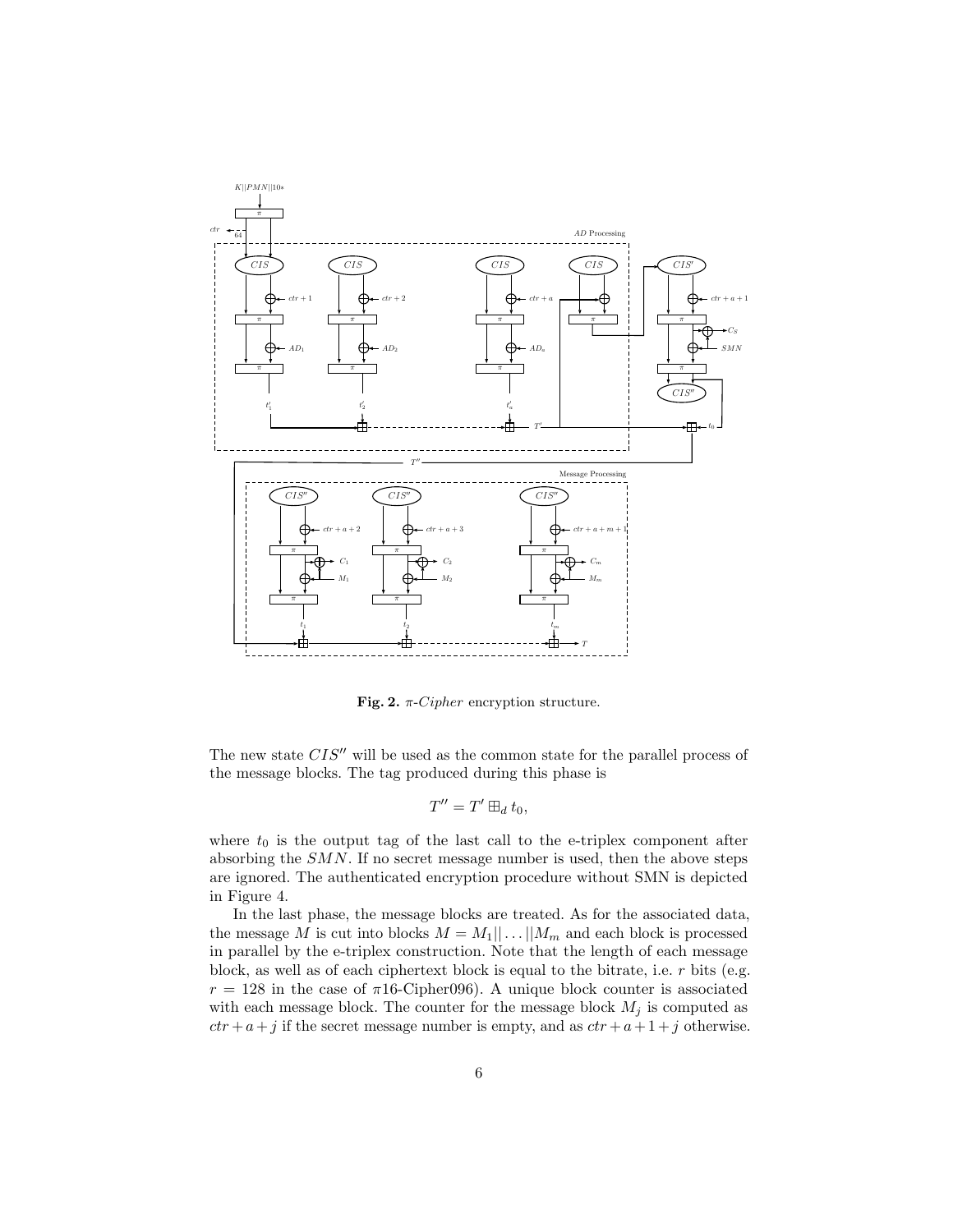During encryption, each e-triplex component takes as input the common state CIS'', the counter ctr and a message block  $M_j$  and outputs a pair  $(C_j, t_j)$ , where  $C_j$  is a ciphertext block and  $t_j$  is a partial tag. The final tag T is computed as

$$
T=T''\boxplus_d t_1\cdots \boxplus_d t_m.
$$

#### 2.2 The  $\pi$ -function

The core of  $\pi$ -Cipher is an ARX-based permutation called the  $\pi$ -function. This permutation somehow uses similar operations as the hash function Edon-R [8]. We denote the size of the permutation in bits by  $b$  and the number of rounds by  $R$ . For the first version of the cipher,  $R$  was fixed to 4, however the authors decided to reduce this number to 3 for the second round of the competition. The internal state  $(IS)$  of the  $\pi$ -function can be seen as a concatenation of four chunks of four words, so that  $b = 4 \times 4 \times \omega$  bits. The  $\pi$ -function is mainly based on an operation that will be denoted by  $\mathcal{D}$ . However, as our attack does not take advantage of the internal structure of  $\mathcal{D}$  we omit here its description. The only important thing to know about this operation in order to understand the attack is that it is a 2-input 1-output operation (in Figure 3, the two outputs of a  $\circledast$  operation are equal) that is invertible with respect to each of its inputs. Its full specifications can be found in [7]. A round of the  $\pi$ -function is depicted in Figure 3, where  $S_1$  and  $S_2$  are constants.



Fig. 3. One round of the  $\pi$ -function.

#### 2.3 Previous Cryptanalysis Results

In [6], Fuhr and Leurent showed that forgeries can be computed for the first round variants of π-Cipher due to a weakness in the padding algorithm. More precisely, they noticed that the padding used for both the associated data and the plaintext was not injective. This observation permitted to mount a forgery attack by producing valid tags and forced the designers to modify the padding rule for the second round of the competition.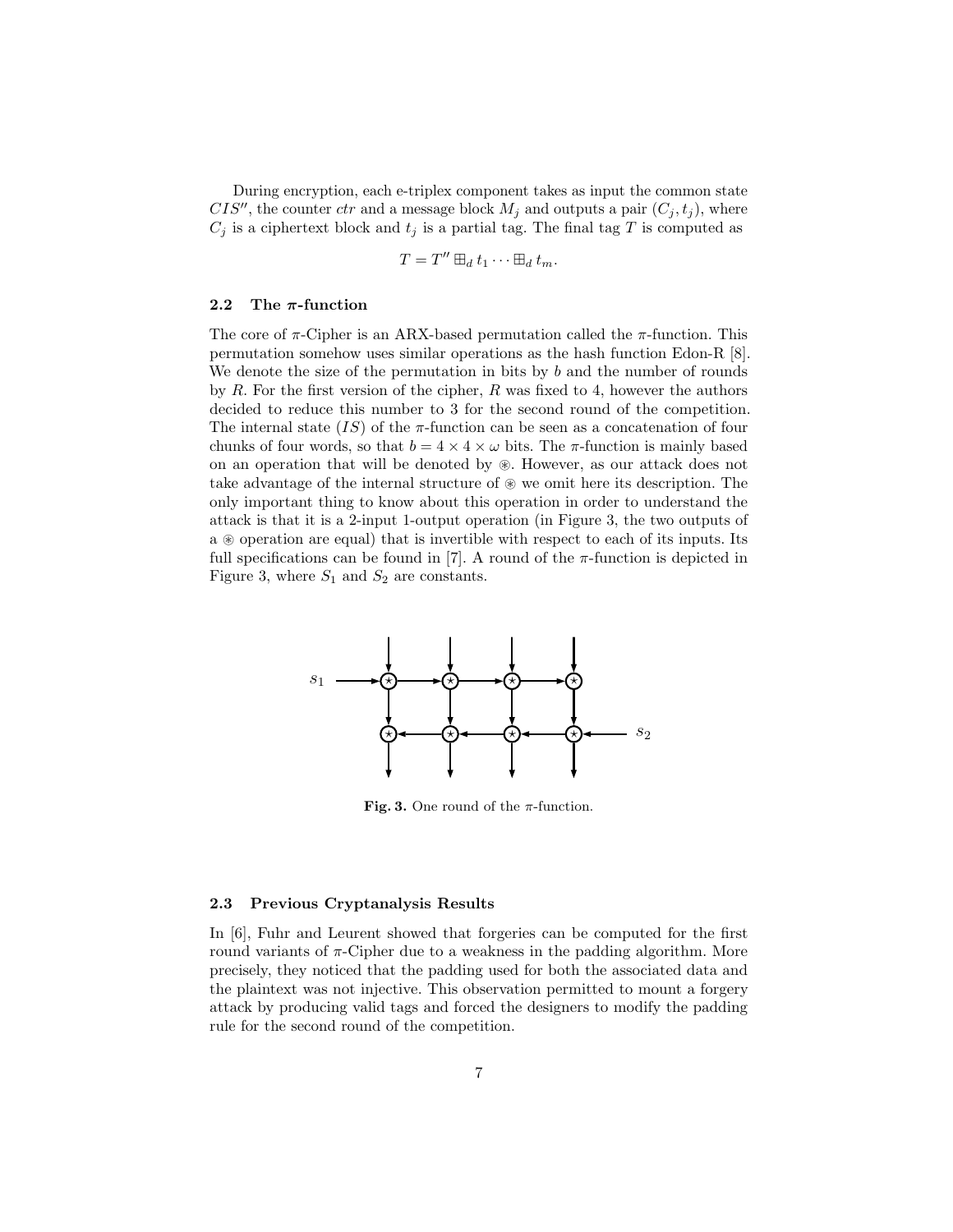One of the advertised features of  $\pi$ -Cipher is tag second-preimage resistance, meaning that it should be hard to generate a message with a given tag, even for the legitimate key holder. However, Leurent demonstrated in [9] that practical tag second-preimage attacks could be mounted against  $\pi$ -Cipher by using Wagner's generalized birthday attack. More specifically, Leurent showed that tag secondpreimages can be computed with optimal complexities ranging from  $2^{22}$  to  $2^{45}$ depending on the word size  $\omega$ .

The best attack mentioned by the designers [7, Section 3.3] is a distinguisher on reduced versions with 1 round, using a guess and determine technique. Their attack has complexity about  $2^{4\omega}$  (time and memory); in particular, it is applicable to the same variants as our attack. Our attack actually uses similar ideas, but reaches 2.5 rounds, and a full key recovery.

## 3 Key Recovery Attack against 2.5-round  $\pi$ -Cipher

We describe in this section our key recovery attack against reduced-round variants of  $\pi$ -Cipher when no secret message number (SMN) is used. The authenticatedencryption procedure for this case is described in Figure 4. Note that if no SMN is used then the intermediate tags  $T'$  and  $T''$  are equal and that the state  $CIS''$ of Figure 2 is equal to the state  $CIS'$ . In order to be consistent with the notation of Section 2, we will keep denoting the common state for processing the message blocks as  $CIS''$  even if this is exactly the same as  $CIS'$  in the empty SMN case.

We consider an *m*-block message  $M = M_1 || \cdots || M_m$  and an *a*-block string of associated data, with the corresponding ciphertext  $C = C_1 || \cdots ||C_m$ . The message should have at least  $16\omega$  blocks, *i.e.* 256 blocks when  $\omega = 16$ , and 512 blocks when  $\omega = 32$ .

We denote the input and output states of the first  $\pi$ -function for processing the message block  $M_i$  by  $I^i = I_1^i ||I_2^i||I_3^i||I_4^i$  and  $O^i = O_1^i ||O_2^i||O_3^i||O_4^i$  respectively, where each chunk  $I_j^i$ ,  $O_j^i$ , for  $1 \leq j \leq 4$ , is of size  $4\omega$  bits.

In our attack, we deploy a guess and determine technique for recovering the secret key for three variants of the  $\pi$ -Cipher family, where the  $\pi$ -function is reduced to 2.5 rounds. Our attack targets the first  $\pi$ -function of the message processing phase, for  $16\omega$  consecutive blocks of plaintext. We provide now the main observations that the attack takes advantage of.

#### 3.1 Observations on the  $\pi$ -Cipher Structure

The first observation concerns the nature of the inner operation  $\mathcal{F}$ , that takes two chunks of size  $4\omega$  bits as input and outputs a single chunk of the same size. This operation is the core of the  $\pi$ -function. It has the property, that when fixing one of the two input chunks to a constant and letting the other chunk take all possible values, then the output chunk equally takes all possible values (it defines a quasi-group).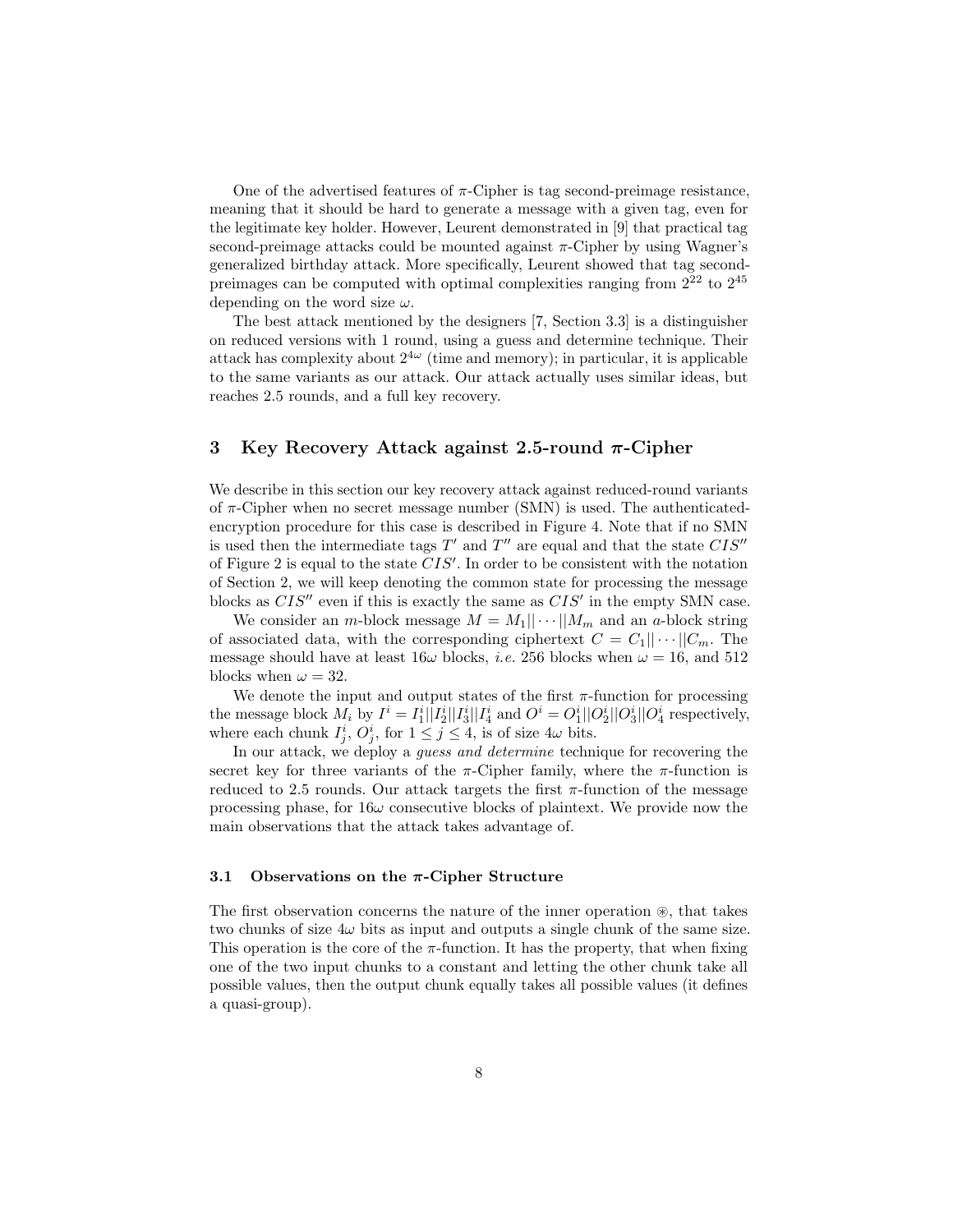

Fig. 4.  $\pi$ -cipher encryption procedure when no secret message number is used.

**Observation 1** Both  $\mathcal{B}(a,.)$  and  $\mathcal{B}(.,b)$  are invertible for all  $a, b \in \mathbb{F}_2^{4\omega}$  and if  $\mathcal{B}(a, b) = c$ , then the knowledge of any two chunks among a, b and c can determine the third one.

The next observation is in the core of the guess and determine technique and exploits a weakness in the high-level structure of the  $\pi$ -function. It shows, that when the function is reduced to 2.5 rounds, the knowledge of 3 output chunks of 4 words each, can completely determine an input chunk. This observation demonstrates that the inverse  $\pi$ -function has a limited diffusion when the number of rounds is reduced to 2.5, as we can see that in this case an input word does not depend on all the output words.

**Observation 2** Let,  $I = I_1||I_2||I_3||I_4$  and  $O = O_1||O_2||O_3||O_4$  be the input and the output state respectively of the  $\pi$ -function reduced to 2.5 rounds. Then the knowledge of  $O_1$ ,  $O_3$  and a guess of  $O_2$  can determine  $I_1$ .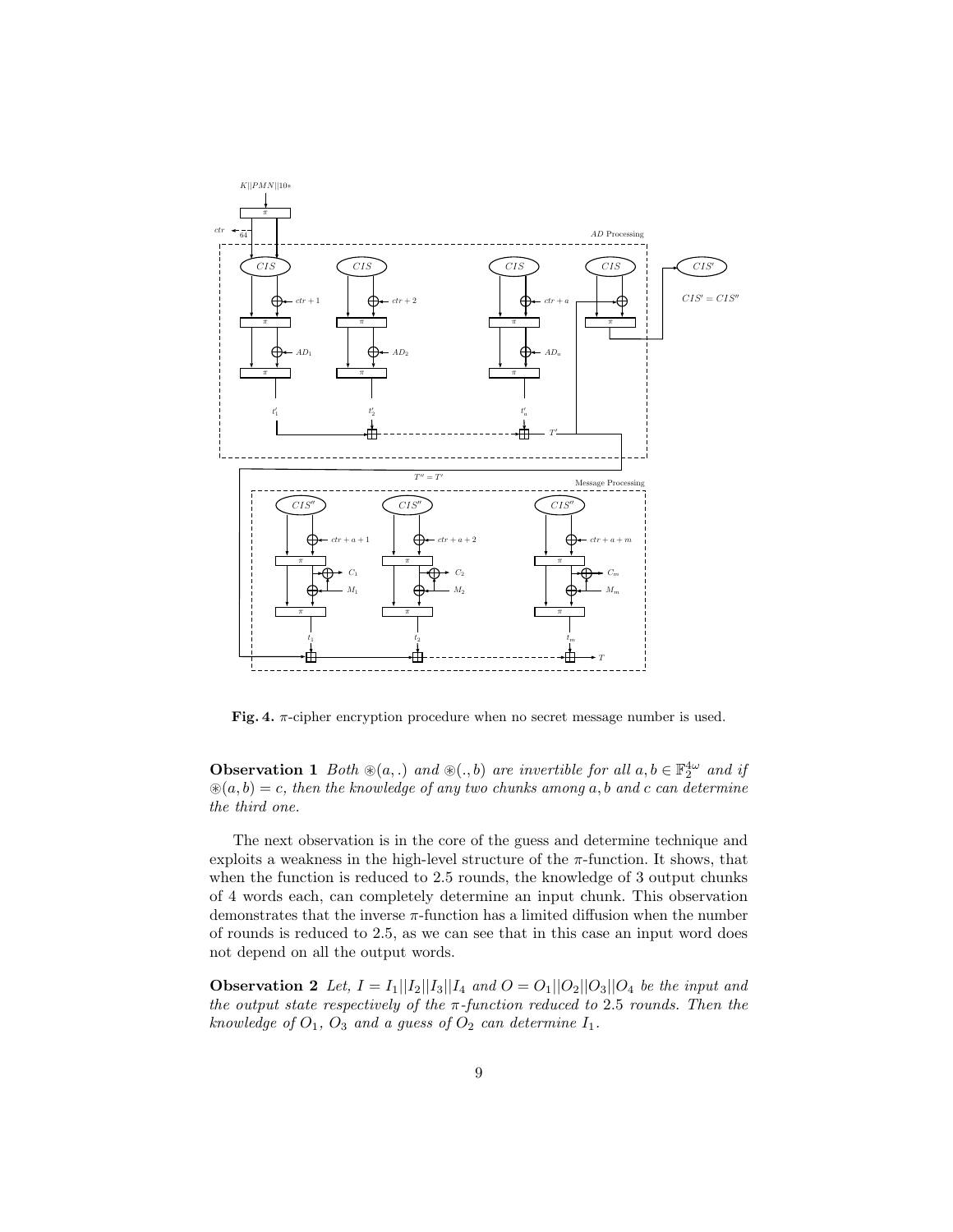Proof. This claim can be proven by the following guess and determine steps described below. The pictorial description of the steps is given in Figure 5. In the figure the green boxes denote the determined chunks  $D_i$ ,  $1 \leq i \leq 9$ , the orange boxes denote the guessed chunk i.e.  ${\cal O}_2$  and the chunks denoted by  $K_1,\,K_2$ corresponding to  $O_1$  and  $O_3$  respectively are known. At the end of this procedure, one computes  $D_9$  which corresponds exactly to  $I_1$ . Note that each step of the below procedure makes use of Observation 1.

- 1. Use  $K_1$ ,  $S_1$  and G to determine  $D_1$  and  $D_2$ .
- 2. Use  $K_2$  and G to determine  $D_3$ .
- 3. Use  $D_1$  and  $D_2$  to determine  $D_4$ .
- 4. Use  $D_2$  and  $D_3$  to determine  $D_5$  and  $D_4$ ,  $S_1$  to determine  $D_6$ .
- 5. Use  $D_4$  and  $D_5$  to determine  $D_7$ .
- 6. Use  $D_6$  and  $D_7$  to determine  $D_8$ .
- 7. Use  $D_8$  and  $S_1$  to determine  $D_9$ .



Fig. 5. Guess and determine steps for the first  $\pi$ -function.

The last observation aims at showing that the knowledge of the input state of the  $\pi$ -function for several message blocks can be used to determine the common state  $CIS''$ .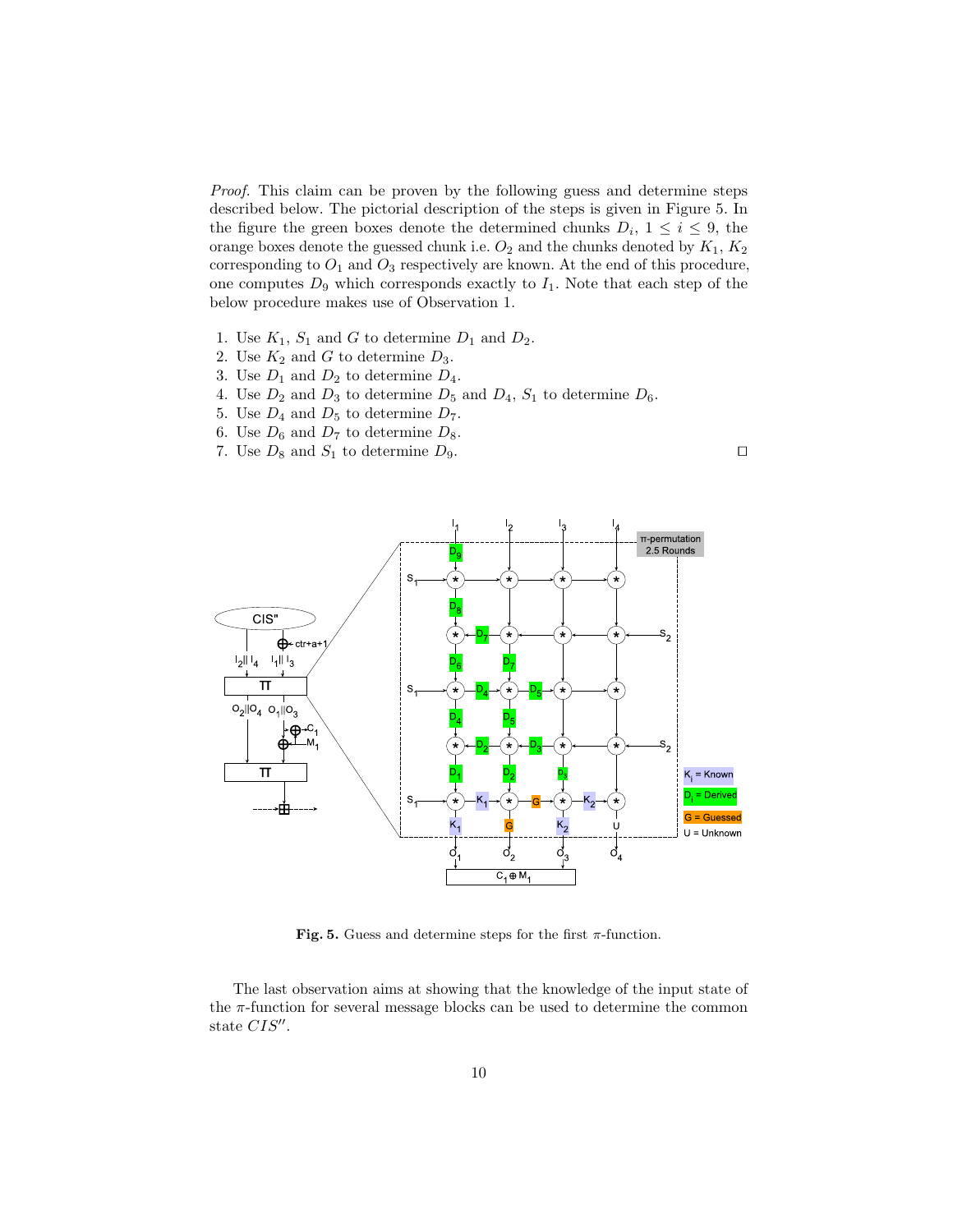Observation 3 The message processing phase uses the same common internal state,  $CIS'' = CIS''_1||CIS''_2||CIS''_3||CIS''_4$ , to process each of the message blocks  $M_i, 1 \leq i \leq m$ . Then, the input to the first  $\pi$ -function is  $I^i = I_1^i||I_2^i||I_3^i||I_4^i =$  $CIS''_1 \oplus (ctr + a + i)||CIS''_2||CIS''_3||CIS''_4$  for each block.

### 3.2 High Level Description of the Attack

This section provides a high level description of our attack. As already mentioned, the attack requires a single known plaintext message, with at least  $16\omega$  blocks. The attack can be seen as the succession of the five main steps that we describe below:

- 1. Guess and determine step. In this first part of the attack, we target the first computation of the  $\pi$ -function in the message processing part. Two of the output chunks are known to the attacker as they only depend on the plaintext and ciphertext blocks (i.e.  $O_1^i || O_3^i = M_i \oplus C_i$ ). Then by guessing a third output chunk, namely  $O_2^i$ , we are able to determine one input chunk,  $I_1^i$ . We repeat this procedure for all message blocks. This step is described in more details in Subsection 3.3. At the end of this part we are left with a collection of lists of candidates for one input chunk. We recover the right value by treating the lists in the way described in the next step.
- 2. Computation of the intersection of the created lists. During this phase, detailed in Subsection 3.4, we show how to treat the created lists in order to recover the right value of the common part for the first input chunk of the  $\pi$ -function, or more precisely, of the value  $CIS''_1 \oplus (ctr + a)$  from Observation 3.
- 3. Recovery of the intermediate  $I^i$  state. This step shows the procedure to recover a list of candidates for the state  $I^i$  and is described by the *Recover-IS* Algorithm in Subsection 3.5.
- 4. Recovery of the common internal state CIS. We show here how one can compute the state CIS, once the intermediate state  $I<sup>1</sup>$  has been completely identified. This phase is described by the *Recover-CIS Algorithm* in Subsection 3.6.
- 5. Computation of the secret key. This phase is pretty straightforward once we have recovered CIS, since, as already mentioned in Section 2.1,  $CIS =$  $\pi(K||PMN||10^*)$  and  $\pi$ -function is a known permutation.

The high level description of the attack is furnished in Algorithm 1.

#### 3.3 Guess and determine

This section describes the guess and determine phase, which recovers the input chunk  $I_1^i$  of the first  $\pi$ -function for the  $i^{th}$  block for the plaintext-ciphertext pair  $(M = M_1 || \cdots M_i \cdots || M_m, C = C_1 || \cdots C_i \cdots || C_m)$ . Note that we can compute  $O_1^i||O_3^i = M_i \oplus C_i$ . Then by making a guess on the value of  $O_2^i$ , we can compute  $I_1^i$  independently of  $O_4^i$ , following Observation 2. In particular, we can compute it as  $I_1 = \pi^{-1}(O_1 \| O_2 \| O_3 \| \langle 0 \rangle)$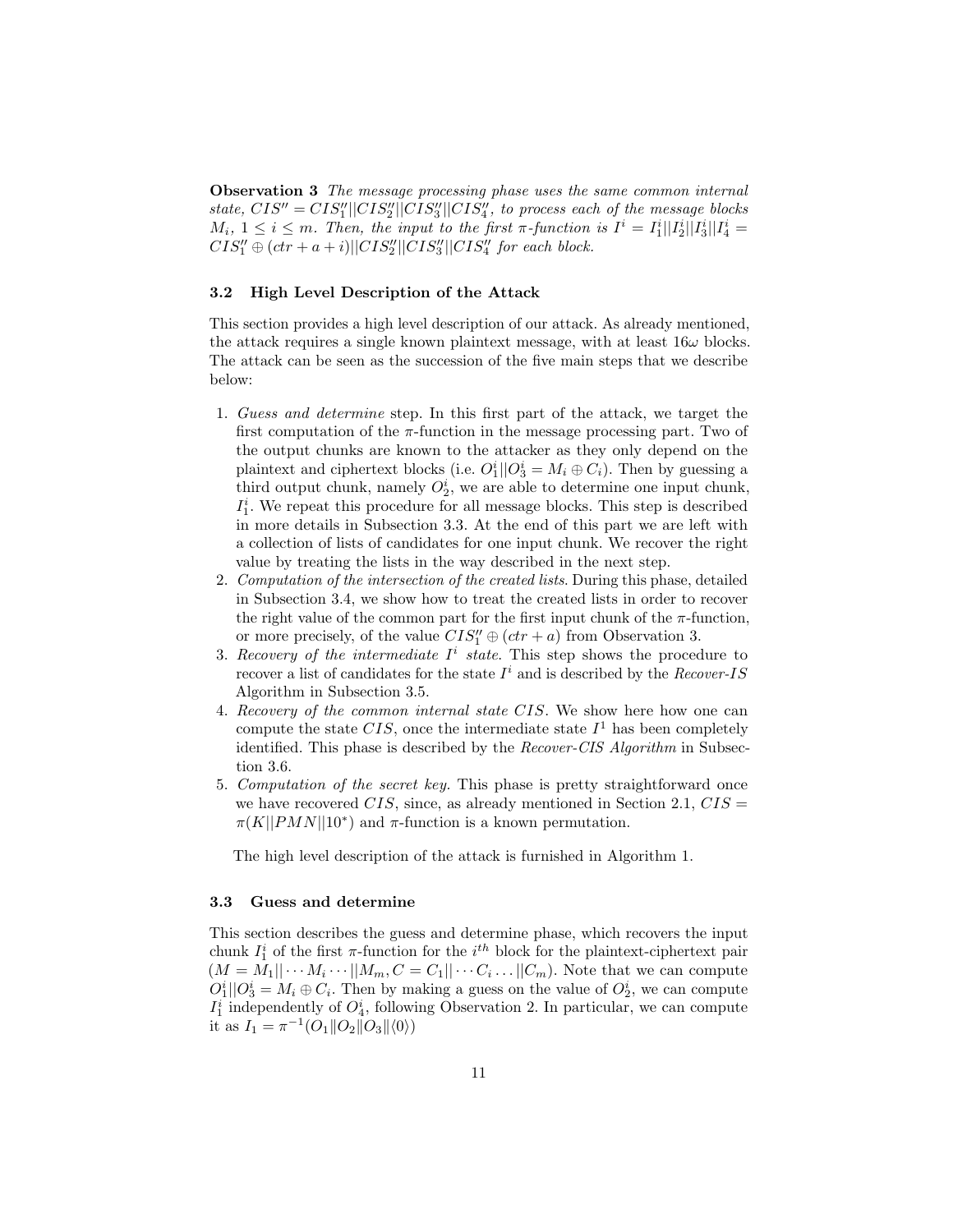Algorithm 1 Overview of the attack.

**Input:** 1 Known Plaintext-Ciphertext Pair  $(M = M_1 || \cdots || M_{16\omega}, C = C_1 || \cdots || C_{16\omega})$ Output: Master Key K 1: for all  $1 \leq i \leq 16\omega$  do 2:  $\mathcal{L}_i \leftarrow \text{GUESS-DEFERMINE}(M_i, C_i)$   $\triangleright$  Subsection 3.3 3: for all  $1 \leq j \leq 8\omega$  do 4:  $S \leftarrow \bigcap_{0 \leq k < 8\omega} \mathcal{L}_{j+k} \oplus k$   $\triangleright$  Subsection 3.4 5: if  $S \neq \overline{\emptyset}$  then 6:  $\mathcal{L}'_0 \leftarrow \text{RECOVER-IS}(M_j, C_j, 0, \mathcal{S})$   $\triangleright$  Subsection 3.5 7:  $\mathcal{L}'_1 \leftarrow \text{RECOVER-IS}(M_{j+1}, C_{j+1}, 1, \mathcal{S})$ 8:  $j, I^{j+1} \leftarrow \{I, J \in \mathcal{L}'_0 \times \mathcal{L}'_1 \mid I_2 \|I_3\|I_4 = J_2 \|J_3\|J_4\} \triangleright \text{Single value expected}$ 9: **for all**  $ctr$ , s.t.  $ctr + a + j \equiv 0 \mod 8\omega$  **do**  $\triangleright$  Subsection 3.6 10:  $CIS'' \leftarrow I^j \oplus (ctr + a + j)$ 11:  $CIS \leftarrow \text{RECOVER-CIS}(CIS'')$ 12: **if**  $ctr =$  first 64 bits of  $CIS_{capacity}$  then 13:  $K||PMN||10^* \leftarrow \pi^{-1}(CIS)$ 14: return K

We compute all candidates for  $I_1^i$  corresponding to the  $2^{4\omega}$  choices of  $O_2^i$ , and store them in a list  $\mathcal{L}_i$ . The guess and determine phase is described in Algorithm 2.

Note that there will be less than  $2^{4\omega}$  different values of  $I_1^i$  in a list  $\mathcal{L}_i$  as the  $\pi$ -function is a permutation of the four chunks and not a permutation from one chunk  $(O_2^i)$  to one chunk  $(I_1^i)$ . In the following, we assume that the function from  $O_2^i$  to  $I_1^i$  behaves as a random function, so that the expected size of  $\mathcal{L}_i$  is  $(1-e^{-1}) \times 2^{4\omega}$  (see [5, Theorem 2]). In the next part, we describe how to compute the intersection and filter out the correct value of  $I_1^i$  for some  $1 \le i \le 16\omega$ .

Algorithm 2 Build the list of candidates for the first input chunk of the first  $\pi$ -function.

Input: Plaintext-ciphertext block M, C **Output:** List  $\mathcal L$  of possible candidates for  $I_1$ 1: function GUESS-DETERMINE $(M, C)$ 2:  $\mathcal{L} \leftarrow \varnothing$ 3:  $O_1||O_3 \leftarrow M \oplus C$ 4: for all  $O_2$  do 5:  $I_1 \leftarrow \pi^{-1}$  $\triangleright$  Following Observation 2 6:  $\mathcal{L} \leftarrow \mathcal{L} \cup \{I_1\}$ 7: return  $\mathcal{L}$ 

#### 3.4 Intersecting the lists

In this phase, we compare the list of candidates for  $I_1^i$  for each message block, using the fact that they are all derived from a common state  $CIS''$ . More precisely,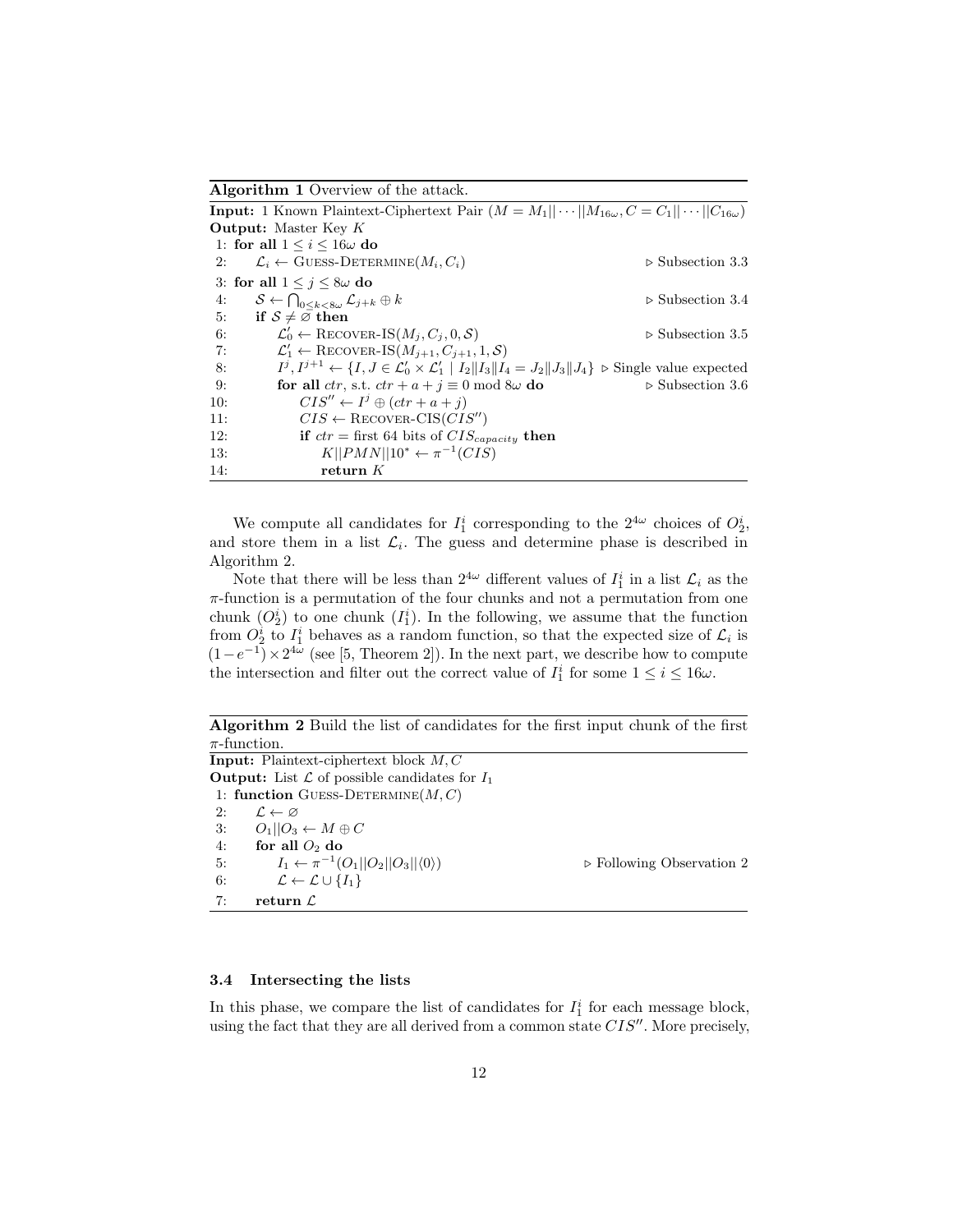the first input chunk to the first  $\pi$ -function of each block is computed as:

$$
I_1^i = CIS_1'' \oplus (ctr + a + i),
$$

for  $1 \leq i \leq 16\omega$ .

By construction of the lists  $\mathcal{L}_i$ , we have that:

$$
CIS_1'' \oplus (ctr + a + i) \in \mathcal{L}_i, \qquad \text{for } 1 \le i \le 16\omega.
$$

Let  $j \in \{1, \ldots, 8\omega\}$  be such that  $ctr + a + j \equiv 0 \mod 8\omega$  (*i.e.*  $j \equiv -(ctr +$ a) mod 8 $\omega$ ). In other words, with  $\omega = 16$ , j is the first message block such that the 7 least significant bits of  $ctr + a + j$  are equal to zero (and similarly, 8 bits when  $\omega = 32$ ). This implies:

$$
(ctr + a + j) + k = (ctr + a + j) \oplus k \qquad \text{for } 0 \le k < 8\omega
$$
  
\n
$$
CIS''_1 \oplus (ctr + a + j) \oplus k \in \mathcal{L}_{j+k} \qquad \text{for } 0 \le k < 8\omega
$$
  
\n
$$
CIS''_1 \oplus (ctr + a + j) \in \mathcal{L}_{j+k} \oplus k \qquad \text{for } 0 \le k < 8\omega
$$

Thus,

$$
CIS_{1}^{"}\oplus (ctr+a+j)\in \bigcap_{k=0}^{8\omega-1}(\mathcal{L}_{j+k}\oplus k).
$$

We will compute this intersection for all guesses of  $j \in \{1, \ldots, 8\omega\}$ . We are interested now in determining the size of the intersection of the  $8\omega$  lists. Each list has about  $(1 - e^{-1})2^{4\omega}$  elements. If the guess of j is wrong, we assume that the lists are independent; an element is a part of all the  $8\omega$  lists with probability  $(1-e^{-1})^{8\omega}$ . As there is a total of  $2^{4\omega}$  elements, the probability that there is no element in the intersection is  $(1 - (1 - e^{-1})^{8\omega})^{2^{4\omega}}$ . This probability is very close to one:

$$
(1 - (1 - e^{-1})^{8\omega})^{2^{4\omega}} = \exp(2^{4\omega} \ln(1 - (1 - e^{-1})^{8\omega}))
$$
  
 
$$
\geq 1 + 2^{4\omega} \ln(1 - (1 - e^{-1})^{8\omega})
$$
  
 
$$
\approx 1 - 2^{4\omega} (1 - e^{-1})^{8\omega}
$$
  
 
$$
\approx 1 - 0.9^{8\omega}
$$

In particular, it is about  $1 - 2^{-20}$  for  $\omega = 16$ .

On the contrary, if the guess is right, the intersection contains 1 element. With high probability, the test at line 5 of Algorithm 1 will succeed only for the correct value of j, and the corresponding set  $S$  will contain a single value.

### 3.5 Recovering the intermediate state

So far, we have recovered the value  $CIS''_1 \oplus \text{ctr} + a + j$ , that is to say the first chunk  $I_1^j$  of the input of the first  $\pi$ -function. In addition, the least significant bits of  $ctr + a + j$  are known to be zero, so that we can compute  $I_1^{j+k} = I_1^j \oplus k$  for  $0 \leq k < 8\omega$  (adjusting the effect of the counter).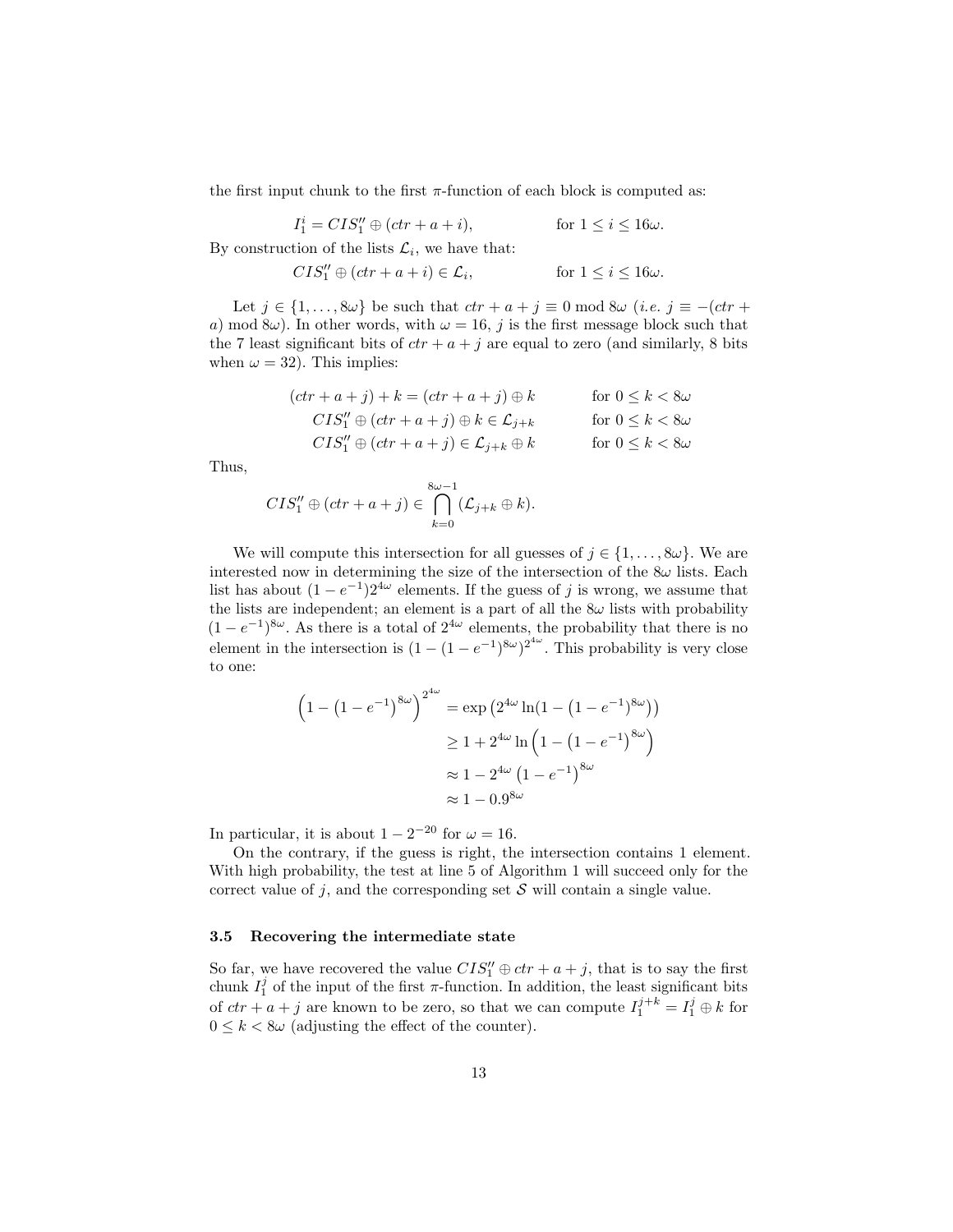From this, we can build a small list of candidates for any  $O_2^{j+k}$ . We just have to try all  $2^{4\omega}$  values  $O_2^{j+k}$ , recompute  $I_1^{j+k}$ , and compare the result to the known value. We know that there will be at least one remaining value, and there can be a few false positives.

Now we make a guess of  $O_4^{j+k}$  and use the invertibility of the  $\pi$ -function to built a list  $\mathcal{L}'_k$  of all potential values of the full input  $I^{j+k}$  of the permutation. This second phase of guess and determine through the  $\pi$ -function is demonstrated in Figure 6. The list  $\mathcal{L}'_k$  contains about  $2^{4\omega}$  values. This step is described in Algorithm 3.

In order to identify the correct value in the list, we build the lists  $\mathcal{L}'_0$  and  $\mathcal{L}'_1$ ,  $\alpha'$  and  $\mathcal{L}'_1$ and we use the way  $I^j$  and  $I^{j+1}$  are derived from  $CIS''$ . In particular, we have  $I_2^j\|I_3^j\|I_4^j = I_2^{j+1}\|I_3^{j+1}\|I_4^{j+1}$ . This allows us to recover the correct value  $I^j$  and  $I^{j+1}.$ 



Fig. 6. Guessing  $O_4$  after  $I_1$  has been determined

### 3.6 Recovering the Common Internal State CIS

In this section we show how to recover the common internal states  $CIS''$  and CIS. We remind once again, that the state  $CIS'$  is equal to  $CIS''$ . From the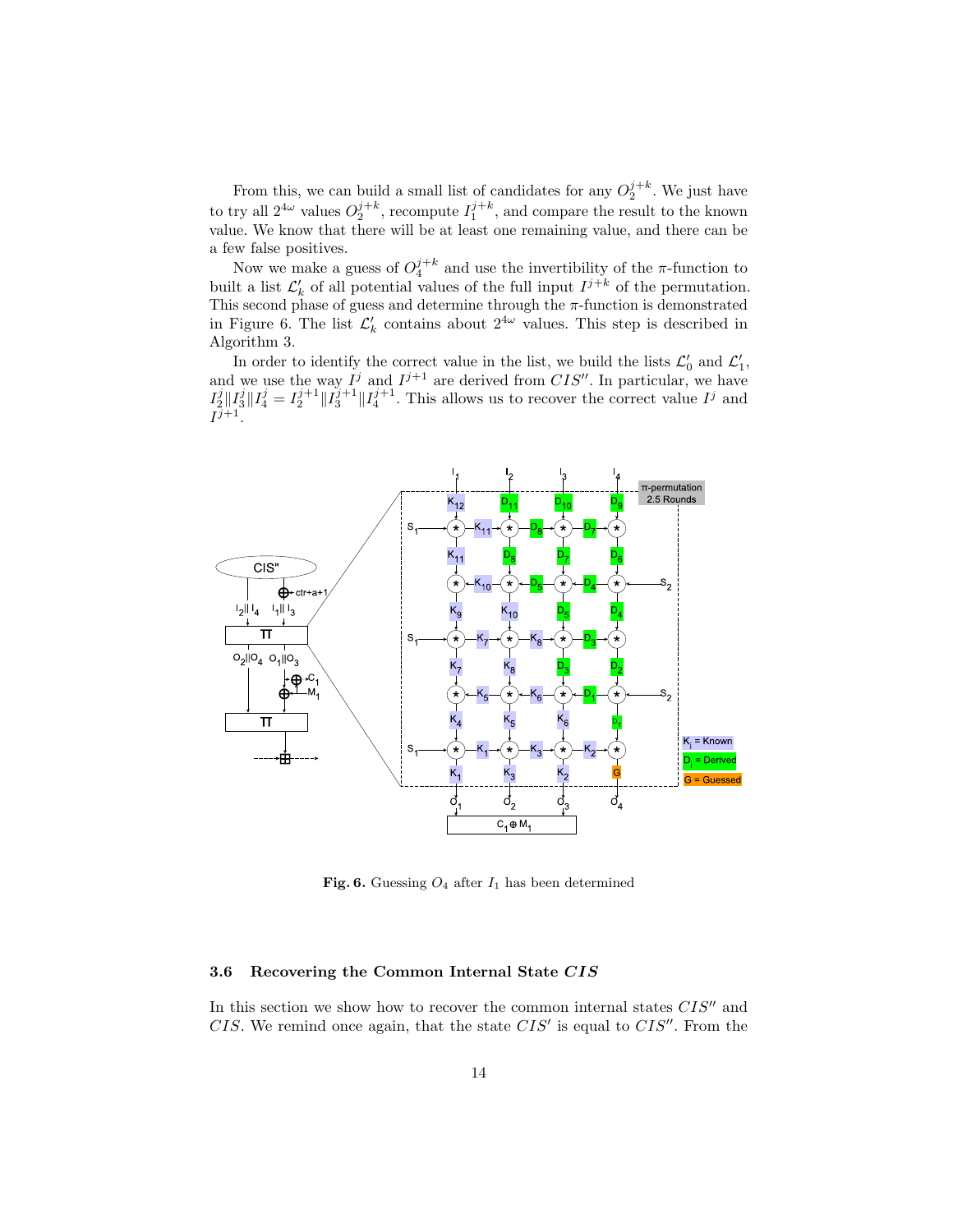**Algorithm 3** Build the list of candidates for the full input of the first  $\pi$ -function, knowing the first input chunk.

**Input:** Plaintext-ciphertext block  $M, C$ ; index k; list of  $I_1$  candidates S **Output:** List  $\mathcal{L}$  of candidates for  $I_2||I_3||I_4$ 1: function RECOVER-IS $(M, C, k, S)$ 2:  $\mathcal{L} \leftarrow \varnothing$ 3:  $O_1||O_3 \leftarrow M \oplus C$ 4: for all  $O_2$  do 5:  $I \leftarrow \pi^{-1}(O_1||O_2||O_3||\langle 0 \rangle)$ 6: if  $I_1 \oplus k \in \mathcal{S}$  then  $\triangleright$  Only one candidate expected 7: for all  $O_4$  do 8:  $I \leftarrow \pi^{-1}(O_1||O_2||O_3||O_4)$ 9:  $\mathcal{L} \leftarrow \mathcal{L} \cup \{I_2 || I_3 || I_4\}$ 10: return  $\mathcal L$ 

previous sections, the input state of the first  $\pi$ -function for message block j,  $I^j$ has been recovered. Note that

$$
I^j = I_1^j ||I_2^j||I_3^j||I_4^j = CIS_1'' \oplus (ctr + a + j) ||CIS_2''||CIS_3''||CIS_4''.
$$

By making a guess for the value of the counter  $ctr$ , we can compute the value of  $CIS''$  which equals  $CIS'$ .

The next step is to retrieve the tag  $T''$  and therefore  $T'$  (since both tags are equal) by computing  $T'' = T \boxminus_d t_1 \boxminus_d \cdots \boxminus_d t_{16\omega}$ , where each tag  $t_i$ ,  $1 \leq i \leq 16\omega$ can be recovered from the knowledge of  $CIS''$ ,  $ctr$  and the message blocks.

Once this step is done, the recovery of the common internal state CIS is immediate, as one can compute it as  $CIS = \pi^{-1}(CIS') \oplus T'$ . Note that, at this point, we can easily verify if the guess of *ctr* was correct, since *ctr* corresponds to 64 bits extracted directly from the initial state CIS (as described in Section 2.1). The above procedure is described by Algorithm 4.

|                                          | <b>Algorithm 4</b> Recover the initial state CIS.                             |  |  |  |  |
|------------------------------------------|-------------------------------------------------------------------------------|--|--|--|--|
|                                          | <b>Input:</b> Common Internal State $CIS''$ , corresponding message M         |  |  |  |  |
| <b>Output:</b> Common Internal State CIS |                                                                               |  |  |  |  |
| 1: function RECOVER-CIS( $CIS'', M$ )    |                                                                               |  |  |  |  |
| 2:                                       | for $1 \leq i \leq 16\omega$ do                                               |  |  |  |  |
| 3:                                       | Compute $t_i$ from $CIS''$ and $M_i$                                          |  |  |  |  |
| 4:                                       | $T' = T \boxminus_d t_1 \boxminus_d \cdots \boxminus_d t_{16\omega}$          |  |  |  |  |
| 5:                                       | $CIS \leftarrow \pi^{-1}(CIS')_{capacity}    \pi^{-1}(CIS')_{rate} \oplus T'$ |  |  |  |  |
| 6:                                       | return $CIS$                                                                  |  |  |  |  |
|                                          |                                                                               |  |  |  |  |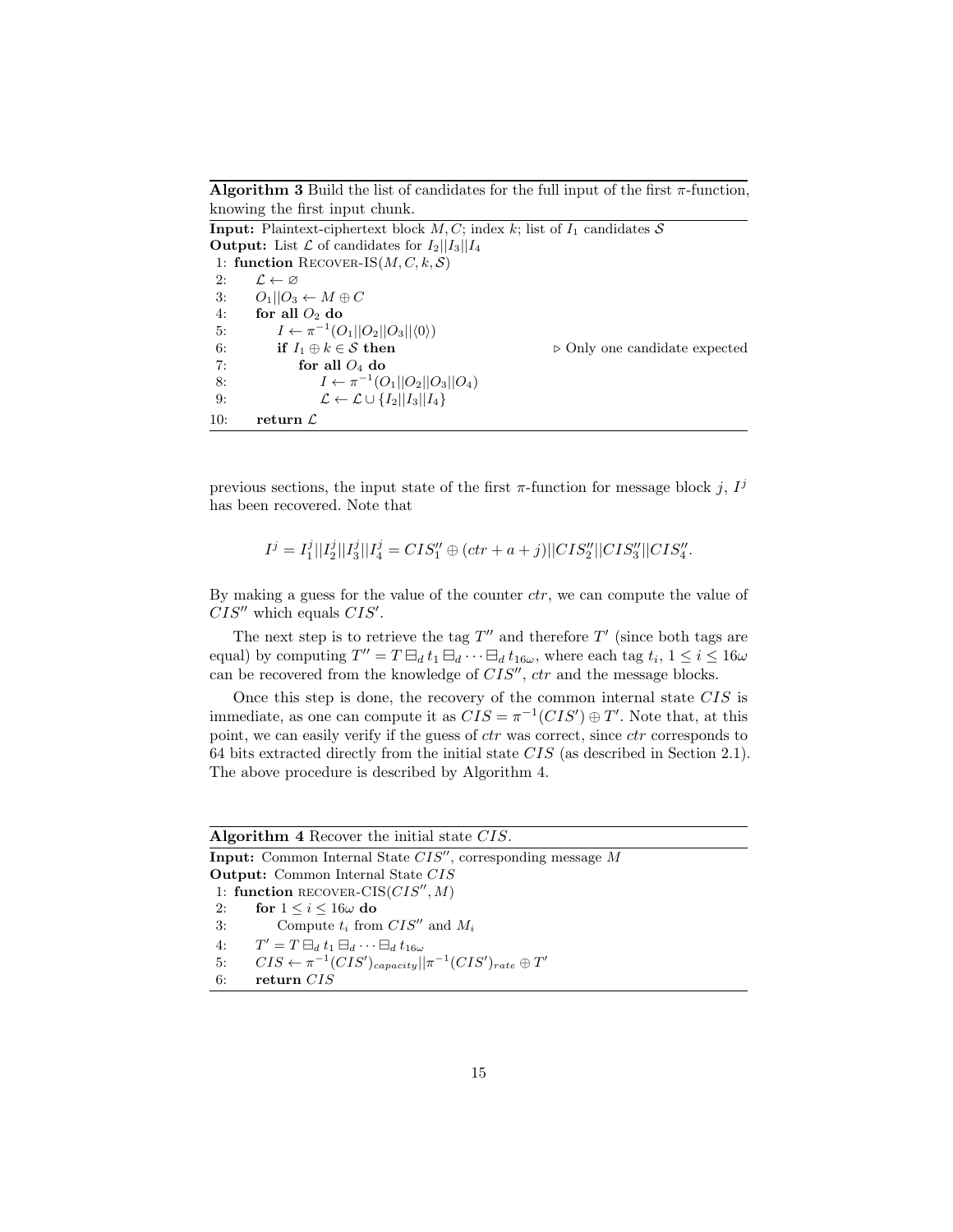#### 3.7 Key recovery

Once the internal state CIS has been successfully recovered, one can retrieve the master key K by simply inverting the  $\pi$ -function, as described by Line 13 of Algorithm 1.

#### 3.8 About the use of SMN

The above described analysis supposes that no secret message number is used. This is a legitimate assumption, as  $|SMN| = 0$  is a valid scenario mentioned in the cipher's proposal. Our attack can be easily extended to the case when an SMN is used if one supposes that this number is known to the attacker together with the plaintext. In the case that the knowledge of  $SMN$  is not available to the attacker, our analysis fails. However, it is still possible to mount a forgery attack in this case.

More precisely (see Figure 2), if one is given an  $m$ -block message  $M$  with associated data AD and the corresponding tag T, one can easily construct a forgery as follows. Suppose that the new message  $M^{forget}$  has  $(m+1)$  blocks where the first  $m$  blocks are identical to the first  $m$  blocks of  $\tilde{M}$  (i.e.,  $M$  is a prefix of  $M^{forget}$ ) and the last block of  $M^{forget}$  is any fixed value. We follow the steps of Algorithm 1 with message  $M$  up to Step 8. At this point we intend to recover *ctr*. However, we cannot follow the same strategy as the one followed in Algorithm 1 since  $CIS$  cannot be recovered without the knowledge of  $SMN$ . But we can use the value of  $C_s$  which is the output of the SMN processing branch (see Figure 2). So basically we guess  $ctr$  to determine  $CIS''$  as before. Subsequently, we ascertain the value ctr by exploiting the relation  $(\pi^{-1}(CIS''))_{rate} = C_s$ . Since at this point,  $ctr$  is known, we can easily compute  $t_{m+1}$  and thus, the new tag  $T^{forget}$  will be given by  $T \boxplus t_{m+1}$ .

## 4 Key Recovery Attack against Full Round Lightweight Version of  $\pi$ -Cipher

We argue here that the previously presented attack against various versions of the  $\pi$ -Cipher CAESAR candidate, completely breaks the lightweight version [10] of the same cipher, where the number of rounds is reduced to 2.

The only difference with the previous attack is that, as the number of rounds is reduced, the guess and determine part of the attack is slightly modified to fit this reduction. This part, depicted at the left part of Figure 7 is described by the following steps:

- 1. Use  $K_1$  and G to determine  $D_1$ .
- 2. Use  $K_2$  and G to determine  $D_2$ .
- 3. Use  $D_1$  and  $S_1$  to determine  $D_3$ .
- 4. Use  $D_1$  and  $D_2$  to determine  $D_4$ .
- 5. Use  $D_3$  and  $D_4$  to determine  $D_5$ .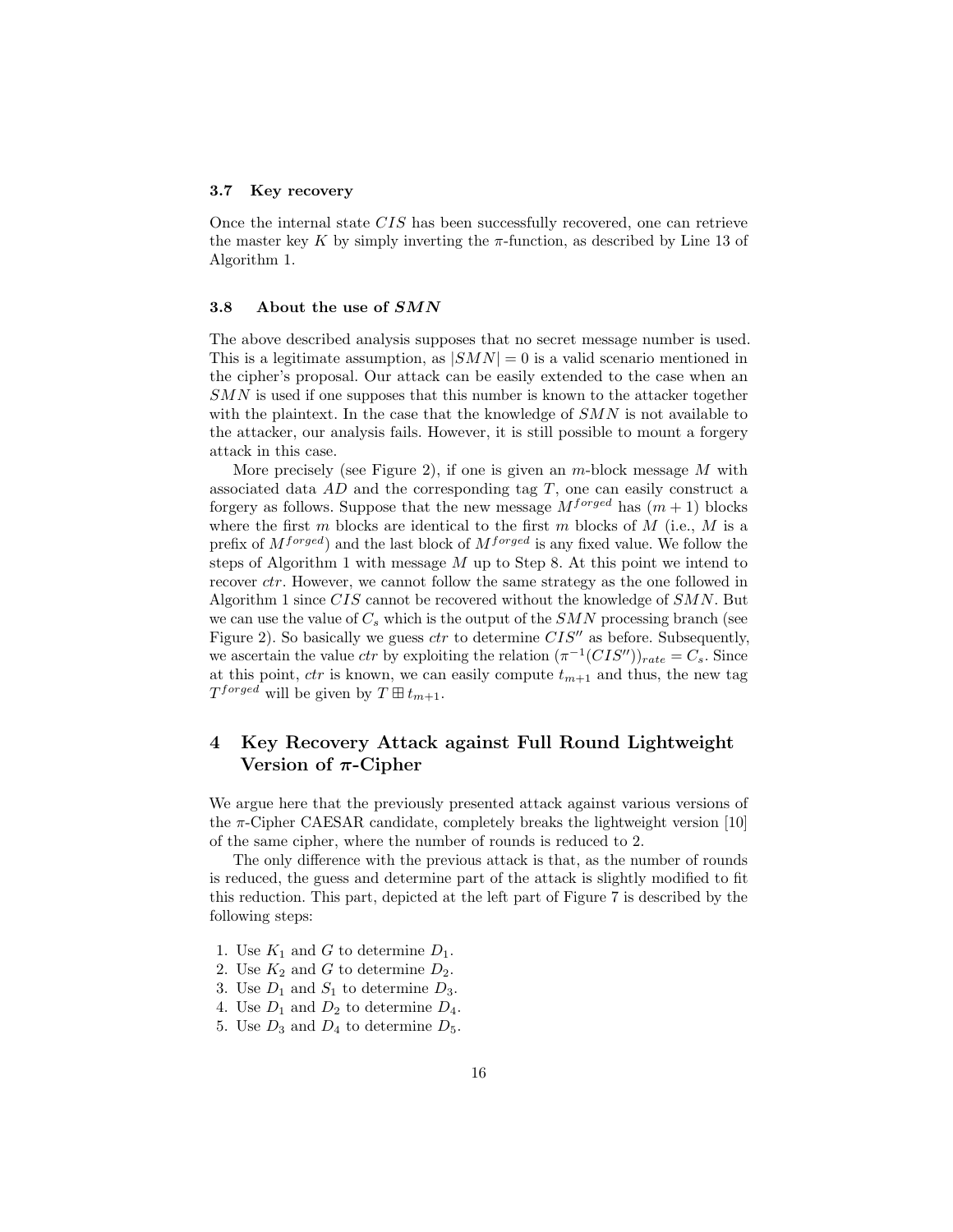### 6. Use  $D_5$  and  $S_1$  to determine  $D_6$ .

After the chunk  $I_1$  has been determined, the other chunks  $I_2, I_3$  and  $I_4$ can be derived by further guessing the value of  $O<sub>4</sub>$ , as shown at the right part of Figure 7. The other steps of the attack remain unchanged, thus we ignore their full description.



Fig. 7. Guess and determine phases for the attack on lightweight  $\pi$ -Cipher variants.

## 5 Complexity Analysis

Time complexity. The two steps of the attack with the highest time complexity are the guess and determine step, and the intersection of lists. The guess and determine step involves  $16\omega$  lists and we evaluate the  $\pi$ -function  $2^{4\omega}$  times for each list. This gives a time complexity of  $16\omega \times 2^{4\omega}$  evaluations of the  $\pi$ -function.

Each list will be stored as a bit-field: we use an array of  $2^{4\omega}$  bits, where a bit  $b$  is set to one if and only if the value  $b$  is in the list. This allows to compute the intersection of two lists efficiently, with only  $2^{4\omega}$  bit-operations. We have to compute  $64\omega^2$  list intersections at Line 4 of Algorithm 1. This amounts to a total complexity of  $64\omega^2 \times 2^{4\omega}$  bit-operations.

Since a computation of the  $\pi$ -function obviously requires more than  $4\omega$  bitoperations, we will neglect the time complexity of lists intersection, and the total complexity is  $16\omega \times 2^{4\omega}$  evaluations of the π-function. This leads to a time complexity of  $2^{72}$  when  $\omega = 16$  and  $2^{137}$  when  $\omega = 32$ .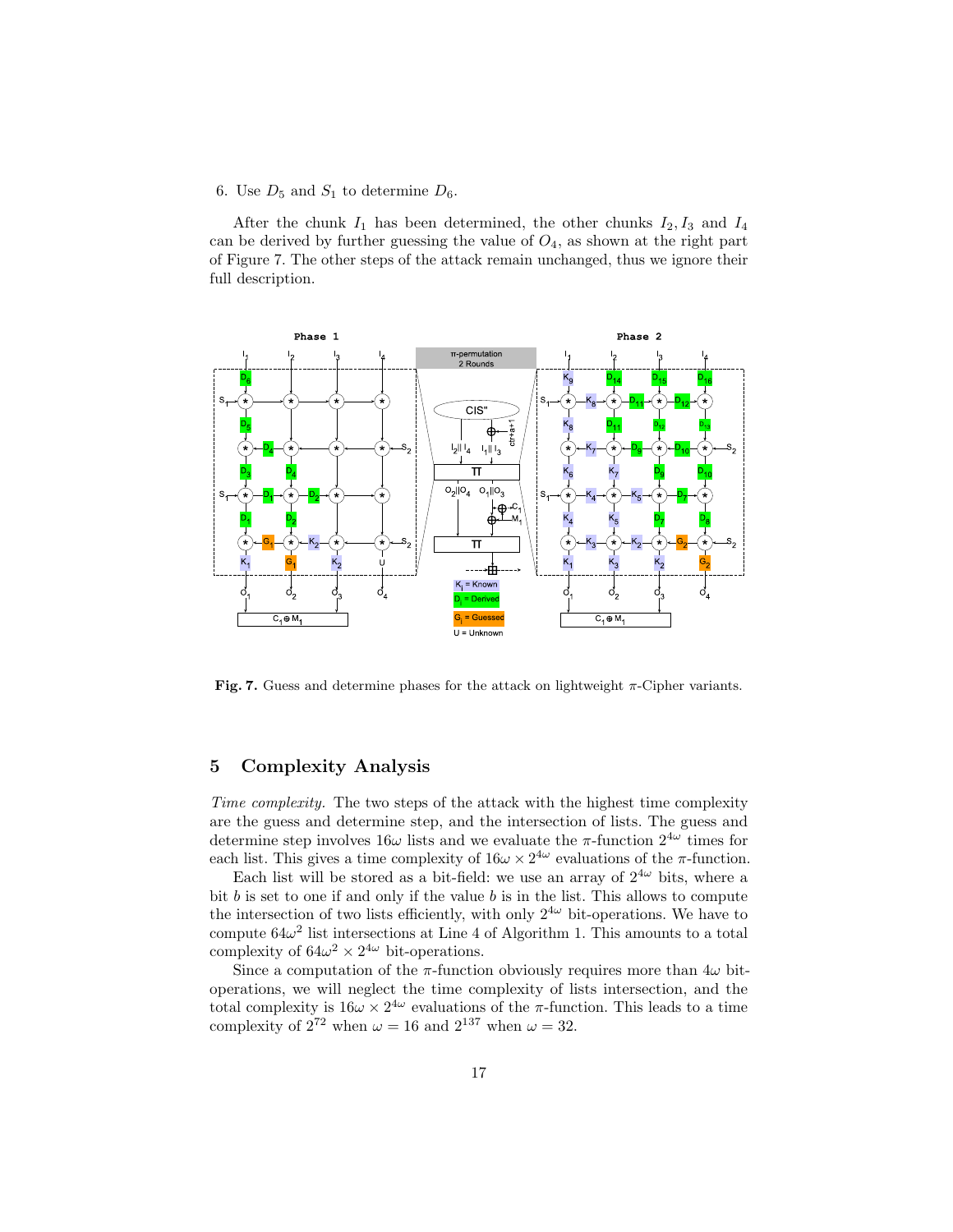Memory complexity. The memory complexity of the attack comes from the storage of lists. As explained above, each list  $\mathcal{L}_i$  takes only  $2^{4\omega}$  bits, for a total storage of  $16\omega \times 2^{4\omega}$  bits. On the other hand, lists  $\mathcal{L}'_0$  and  $\mathcal{L}'_1$  contain  $2^{4\omega}$  values of  $16\omega$  bits, so we must store the full values. We can store a single list, and compute the intersections with the second list on the fly, so that this step also requires  $16\omega \times 2^{4\omega}$  bits of storage.

For  $\omega = 16$  this leads to a memory complexity of  $2^{69}$  bytes, while for  $\omega = 32$ , we need to store  $2^{134}$  bytes.

Table 2 presents a summary of our attacks on different variants of  $\pi$ -Cipher. The last three columns of this table contain the time, data and memory complexities of the attacks.

| Version     | Variant            |               | Word Security | $#$ Rounds | Time      | Data                | Memory    |
|-------------|--------------------|---------------|---------------|------------|-----------|---------------------|-----------|
|             |                    | size $\omega$ | Claim         | Attacked   |           | $(\#\ K\mathrm{P})$ | (bytes)   |
| v1 & w2     | $\pi$ 16-Cipher096 | 16            | 96            | 2.5/3      | $2^{72}$  | (256 B)             | $2^{69}$  |
| ${\bf v1}$  | $\pi$ 16-Cipher128 | 16            | 128           | 2.5/4      | $2^{72}$  | (256 B)             | $2^{69}$  |
|             | $\pi$ 32-Cipher256 | 32            | 256           | 2.5/4      | $2^{137}$ | 1(512 B)            | $2^{134}$ |
| Lightweight | $\pi$ 16-Cipher096 | 16            | 96            | 2/2        | $2^{72}$  | (256 B)             | $2^{69}$  |
|             | $\pi$ 16-Cipher128 | 16            | 128           | 2/2        | $2^{72}$  | (256 B)             | $2^{69}$  |

Table 2. Summary of our attacks against different variants of  $\pi$ -Cipher. The data complexity is counted as the number of known plaintexts. The minimal number of blocks of each plaintext is denoted in the parenthesis.

### 6 Conclusion

In this work we provided an analysis of the security level offered by the  $\pi$ -Cipher family of authenticated ciphers. The designers of  $\pi$ -Cipher decided to decrease the number of rounds of the  $\pi$ -function from 4 to 3 for the second round of the CAESAR competition and to consider only 2 rounds for the recently proposed lightweight version. However, when reducing the number of rounds, special care must be taken, as this can lead to a dangerous reduction of the security margin offered by the new variants.

Our results indicate that  $\pi$ -Cipher, whose round function is reduced to 2.5 rounds, is vulnerable against guess and determine attacks. More precisely, we manage to recover the secret key in three reduced-round versions of the  $\pi$ -Cipher as well as in the two lightweight variants of the cipher. Taken together, these results suggest that the decision taken by the designers to reduce the number of rounds for the candidates of the second round of the CAESAR competition as well as for the lightweight version was risky.

In this work, we focused on the application of deterministic guess and determine properties. As a possible direction for future research, one can explore